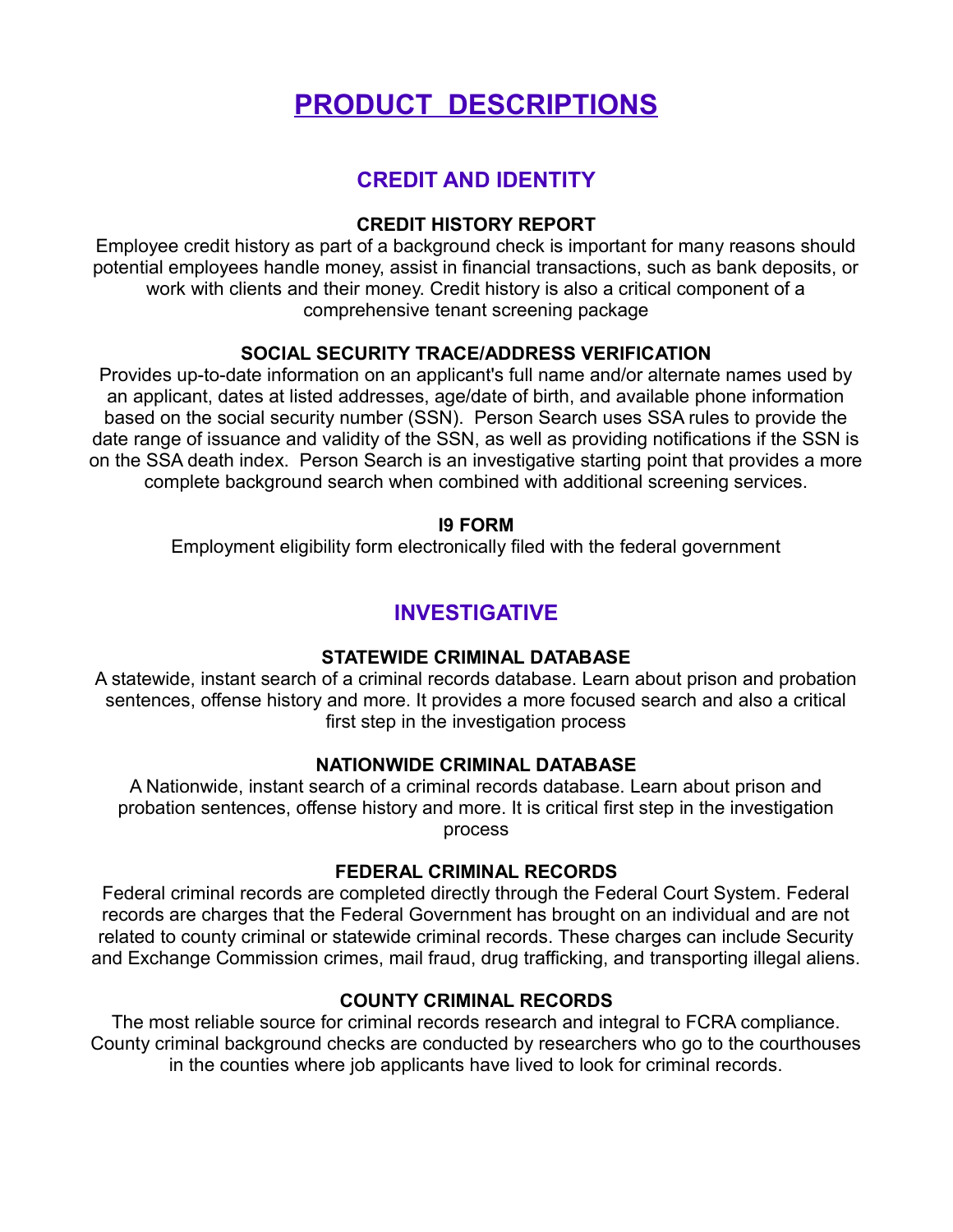#### **COUNTY CIVIL RECORDS**

A County Civil Records Search will reveal if the job applicant has been part of a lawsuit, whether they were the plaintiff or defendant. The county civil search will give an employer a general idea of an applicants personal character.

#### **SEX OFFENDER CHECK**

Check names against a nationwide database of registered sex offenders.

# **GLOBAL HOMELAND SECURITY**

A database compiled from lists provided by U.S. and various international governmental agencies of individuals who may be involved in terrorist activities, money laundering, illegal imports, fraud against government agencies, violations of federal banking regulations, and fugitives from justice. Information may include date of birth, place of birth, citizenship, employment or group membership or affiliation.

#### **SDN SEARCH**

Searches individuals, groups, and entities, such as terrorists and narcotics traffickers designated under programs that are not country-specific. Collectively, such individuals and companies are called "Specially Designated Nationals" or "SDNs." Their assets are blocked and U.S. persons are generally prohibited from dealing with them.

# **OIG/GSA EXCLUSION SEARCH**

Includes list of parties excluded from participating in Federal health care programs. Identifies those who are excluded throughout the U.S. Government from receiving Federal contracts and from Federal financial and non financial assistance and benefits. Health care providers, individuals, and businesses who have engaged in fraud or abuse from receiving payment for services under Medicare, Medicaid and other Federal health care programs.

# **STATEWIDE EVICTIONS DATABASE**

Searches evictions and judgments that have been filed in court. Eviction Records may include eviction, possession, and monetary judgments.

# **NATIONAL EVICTION DATABASE**

Searches evictions and judgments that have been filed in court. Eviction Records may include eviction, possession, and monetary judgments. The eviction search provides automated analysis of millions of county and statewide eviction records that are collected for our database.

# **MOTOR VEHICLE RECORD**

The driving record (motor vehicle record) will verify the drivers license number, status, state of issuance, and may provide information such as full name and physical description, as well as recent moving traffic violations and accidents. Note that several states require a state specific release form.